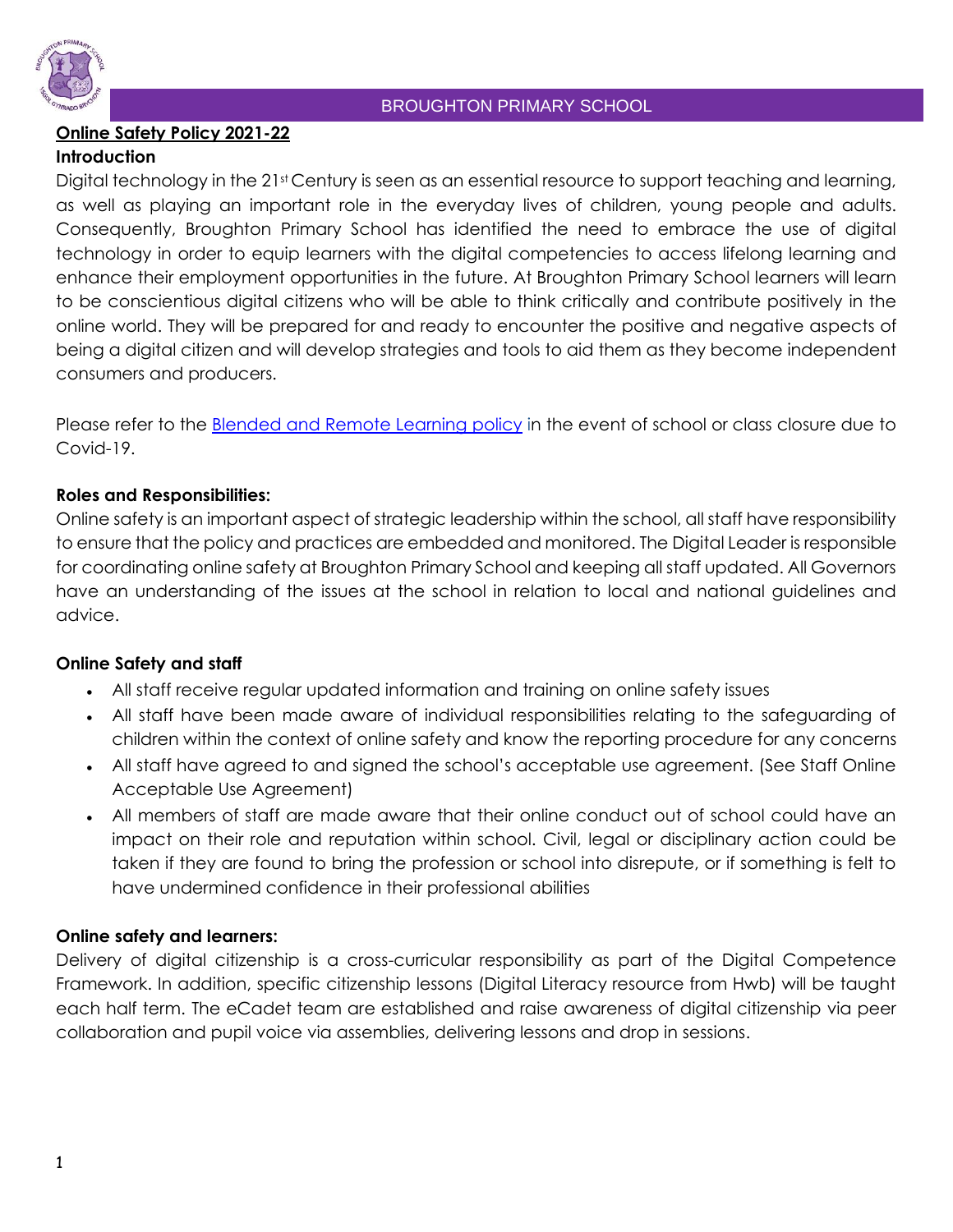

Under GDPR regulations, parents/carers are required to make a decision as to whether they consent to images of their child being taken and used online e.g. on the school website, YouTube, Seesaw, Twitter etc. The school regularly uses it's Twitter feed to share useful information and links to support online learning and online safety to inform and update parents.

#### **Community use of the internet**

External organisations and/or individuals using the school's digital facilities must adhere to the online safety policy.

### **Cyberbullying management**

Cyberbullying (along with all other forms of bullying) of any member of the school community will not be tolerated. Full details and procedures are set out in the school's anti-bullying and behaviour policy.

#### **Managing Internet Access**

#### **Email**

Email is an essential means of communication for both staff and learners. Broughton Primary School believe that learners should be taught how to use email positively and responsibly.

- Learners will only use their Hwb email account
- Staff will only use their Hwb email accounts to communicate with learners and parents/carers

#### **Published content and the school website**

The contact details on the school website are the school address, email and telephone number. Staff or learners' personal information will not be published. The Headteacher will take overall editorial responsibility and ensure that content is accurate and appropriate.

#### **Publishing learner's images and work**

- Images or videos that include learners will be selected and used appropriately
- Due to GDPR regulations, consent must be sought from parents/carers before learner's photographs can be published online. This consent is considered valid for the entire period that the learner attends this school. Parents/carers may withdraw permission, in writing to the Headteacher, at any time
- Learners' full names will not be used anywhere on the school website, or any other online accounts used by the school

### **Photographs taken by parents/carers for personal use**

In the event of parents/carers wanting to take photographs for their own personal use, the school will advise that photographs/videos should only feature their own child/children. Photos/videos that include images of other children must not be shared online unless permission has been granted from the parents of the other children.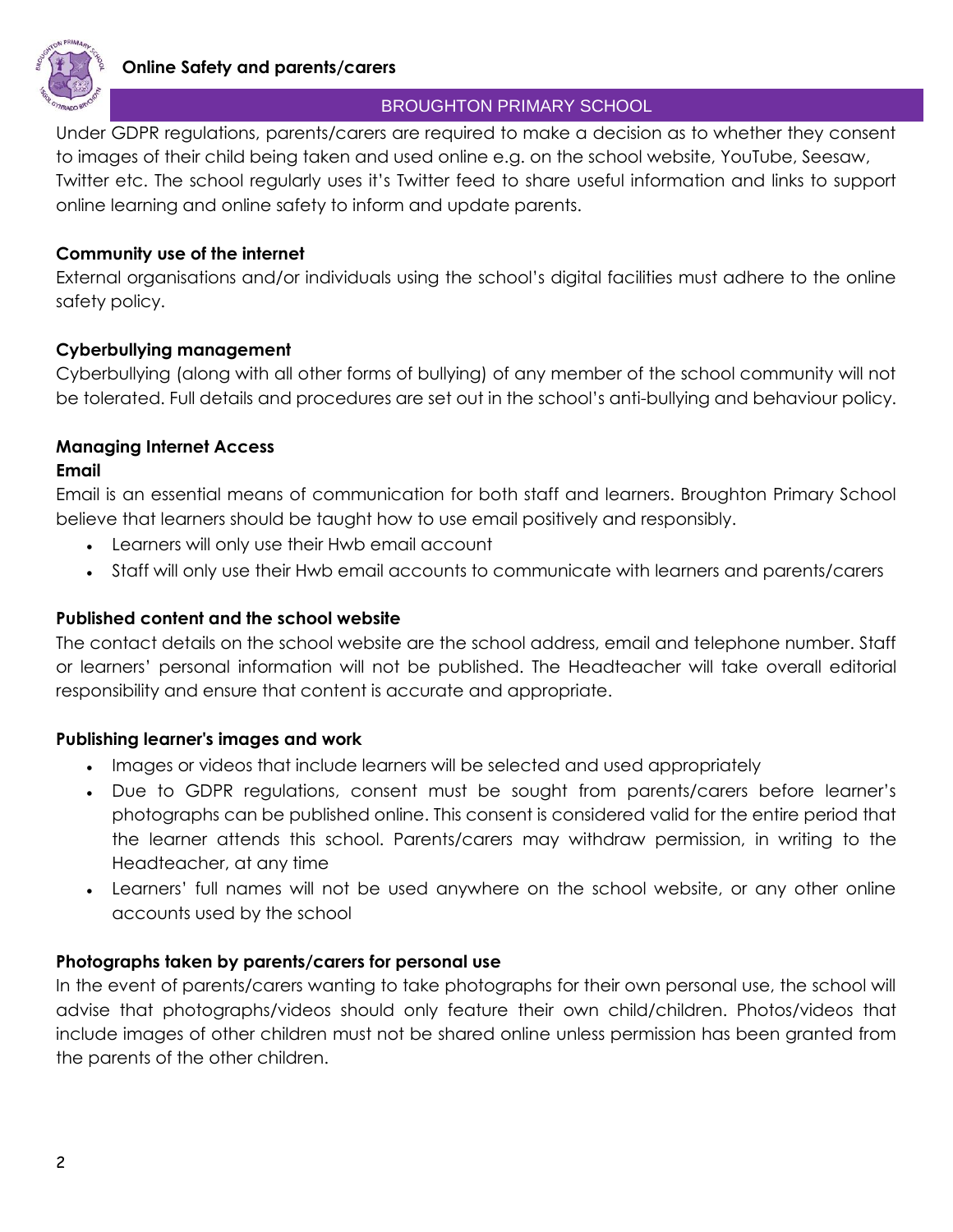

## **Social networking and personal publishing**

- The school will block access to certain social networking sites to learners
- Learners and parents will be advised that the use of many social network sites outside school is inappropriate for primary aged children. However, we accept that many learners will still use them and we will teach them skills to keep safe whilst using these sites
- Staff wishing to use social media tools with learners as part of the curriculum will use their professional judgment and risk assess the app or website before use
- Learners are asked to report any incidents of cyberbullying to staff or an eCadet (who will then report to staff). Incidents are logged electronically via CPOMs
- School staff are strongly advised NOT to add past or present pupils as 'friends' on social media
- Concerns regarding learners' use of social networking, social media and personal publishing sites (in or out of school) will be raised with their parents/carers where appropriate

## **Managing video calls e.g. Teams and Google Meet**

- Video calls will be through Teams or Google Meet as recommended by Welsh Government
- All video call equipment in the classroom must be switched off when not in use
- Video calls will be always be supervised by a member of staff
- When connecting with externals organisations, dialogue will be established with other participants before taking part in a video call. If it is a non school site, staff will check that the material being delivered is appropriate for learners

### **Managing emerging technologies:**

- Emerging technologies will be examined for educational benefit and an informal risk assessment will be carried out before use in school is permitted
- Staff are expected to use password protected cloud based storage to avoid loss of personal data related to staff or learners. (See data protection policy)
- Learners are strongly advised NOT to bring personal mobile devices/phones to school. Any phones that are brought to school must be switched off and handed in to the class teacher until the end of the day.

### **Information system security**

- School digital systems capacity and security will be reviewed regularly
- Virus protection will be managed by Flintshire County County (FCC)
- Security strategies will be discussed with FCC
- Personal data taken off site must be secure, saved in the cloud and devices must be password protected
- Files held on the school's network, Google Drive and Teams are subject to checks by members of the Senior Leadership Team